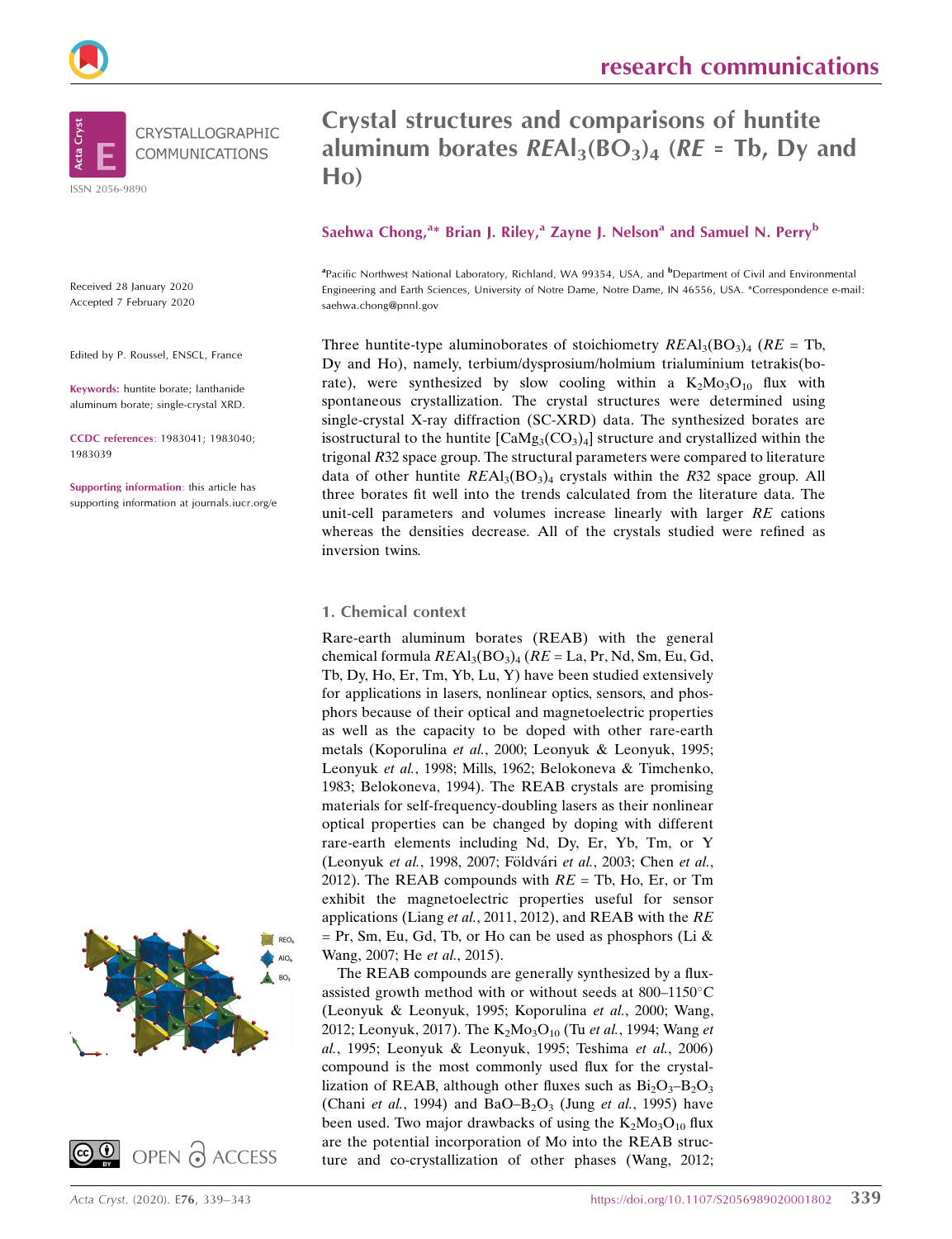Leonyuk, 2017; Kuz'micheva et al., 2019). In the current study,  $K_2Mo_3O_{10}$  flux was used to synthesize  $REAl_3(BO_3)_4$  ( $RE = Tb$ , Dy, Ho) crystals, and the structural parameters of the synthesized REAB crystals were compared to literature data.

#### 2. Structural commentary

The crystal structures of the synthesized REAB crystals are isostructural to the huntite structure (Mills, 1962) with the R32 space group (Fig. 1). The huntite aluminoborates generally crystallize within the R32 space group; however, REAB compounds with  $RE = Pr$ , Nd, Sm, Eu, Tb, Ho, or Gd showed the transition in space group from  $R32$  to lower symmetry monoclinic C2/c and C2 space groups in the disordered structures caused by variations in the growth temperature, cooling rate, and composition (Belokoneva & Timchenko, 1983; Belokoneva et al., 1988, 1994; Leonyuk & Leonyuk, 1995; Plachinda & Belokoneva, 2008; Leonyuk, 2017). The structures of the REAB crystals are composed of rare-earth cations with a distorted trigonal–prismatic coordination  $(REO<sub>6</sub>)$ , aluminum cations with a distorted octahedral coordination  $(AIO<sub>6</sub>)$ , and boron cations with a trigonal–planar coordination  $(BO_3)$  as shown in Fig. 2. The AlO<sub>6</sub> octahedra form helical chains along the c-axis direction by sharing edges, and these chains are connected by  $BO_3$  units (see Fig. 3).

The structural parameters of the synthesized REAB compounds were added to literature data for comparison (see Fig. 4), and they were in good agreement when plotted versus the average ionic crystal radius of the six-coordinated RE element according to Shannon (1976). The trendlines show that the unit-cell parameters and volumes increase linearly whereas the densities decrease with the larger rare-earth cations in the structures. The data included in Fig. 4 include literature data for  $REAI_3(BO_3)_4$  where  $RE = Pr$ , Nd, Sm, Eu, Gd, Tb, Dy, Ho, Er, Tm, Yb, or Lu, as well as mixtures of Y/Er and Y/Nd (Belokoneva et al., 1981; Hong & Dwight, 1974; Xu et al., 2002; Jia et al., 2006; Kuroda et al., 1981; Leonyuk & Leonyuk, 1995; Malakhovskii et al., 2014; Mészáros et al., 2000; Mills, 1962; Plachinda & Belokoneva, 2008; Prokhorov et al., 2013, 2014; Sváb et al., 2012; Wang et al., 1991).



Figure 1 Crystal structure of  $REAl<sub>3</sub>(BO<sub>3</sub>)<sub>4</sub>$ .



Figure 2

Coordination of oxygen atoms around  $(a)$  rare-earth,  $(b)$  aluminum, and (c) boron atoms shown as polyhedra.

#### 3. Synthesis and crystallization

The REAB single crystals were synthesized using  $Tb_2O_3$  (Alfa Aesar, 99.9%),  $Dy_2O_3$  (Alfa Aesar, 99.9%),  $Ho_2O_3$  (Alfa Aesar, 99.9%), Al $(OH)_{3}$  (Almatis, 99.5%), B<sub>2</sub>O<sub>3</sub> (Alfa Aesar, 99.98%), and  $K_2Mo_3O_{10}$  flux. All the rare-earth oxides, Al(OH)<sub>3</sub>, and B<sub>2</sub>O<sub>3</sub> were used as received; the B<sub>2</sub>O<sub>3</sub> was stored and handled in a nitrogen glovebox to prevent hydration (M-Braun, Inc.,  $\langle 0.1 \rangle$  ppm of  $O_2$  and H<sub>2</sub>O). The  $K_2Mo_3O_{10}$  flux was synthesized using  $K_2CO_3$  (Alfa Aesar, 99%) and  $MoO<sub>3</sub>$  (Alfa Aesar, 99.5%). For the flux, appropriate amounts of  $K_2CO_3$  and  $MoO_3$  were mixed in a mortar and pestle and placed into a Pt/10%Rh crucible. The crucible was heated to 520 $^{\circ}$ C at 5 $^{\circ}$ C min<sup>-1</sup>, maintained at that temperature for 8 h, and then cooled down to room temperature at  $5^{\circ}$ C min<sup>-1</sup>. For the synthesis of the REAB crystals, the rare-earth oxide was mixed with  $AI(OH)_{3}$  and  $B_2O_3$  in a 1:6:5 molar ratio, and then  $K_2Mo_3O_{10}$  was added at 40 mass% of the total precursor mass. The mixed powder of each rare-earth element was put into a Pt/10%Rh crucible, tightly covered with a Pt/10%Rh lid, and placed in a Thermolyne box furnace. The furnace was heated to  $900^{\circ}$ C at  $5^{\circ}$ C



Figure 3 Structure showing the helical chains composed of edge sharing  $AIO<sub>6</sub>$  units along the c axis connected by  $BO_3$  in  $REAl_3(BO_3)_4$ .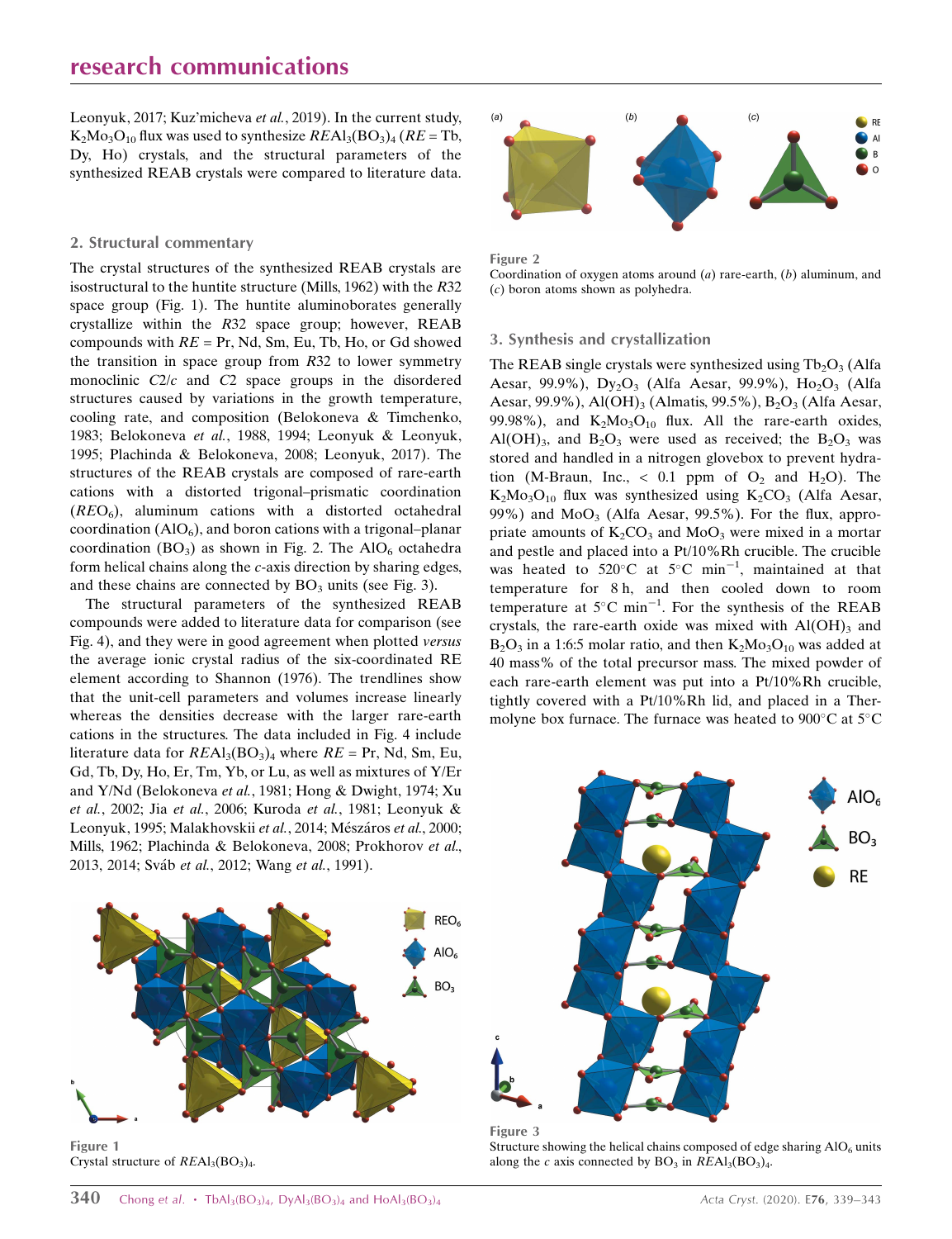

Figure 4

Summary of (a) unit-cell parameter a, (b) unit-cell parameter c, (c) unit-cell volume (V), and (d) density ( $\rho$ ) as a function of the average ionic crystal radii of the RE in the crystal structures (coordination number = 6) from Shannon (1976).



Figure 5

Back-scattered electron SEM micrographs of  $REAI<sub>3</sub>(BO<sub>3</sub>)<sub>4</sub>$  crystals including (a) and(b)  $SmAl<sub>3</sub>(BO<sub>3</sub>)<sub>4</sub>$ , (c)  $TbAl<sub>3</sub>(BO<sub>3</sub>)<sub>4</sub>$ , (d)  $DyAl<sub>3</sub>(BO<sub>3</sub>)<sub>4</sub>$ , (e) HoAl<sub>3</sub>(BO<sub>3</sub>)<sub>4</sub>, and (f) LuAl<sub>3</sub>(BO<sub>3</sub>)<sub>4</sub>. Note that some KLu(MoO<sub>4</sub>)<sub>2</sub> crystals are seen in  $(a)$  and  $(d)$  as the smaller and brighter crystallites.

 $min^{-1}$ , maintained at that temperature for 4 h, cooled to 400 $^{\circ}$ C at  $5^{\circ}$ C h<sup>-1</sup>, and then shut off to cool naturally. The synthesized products were washed with deionized water in a sonic bath, and the crystals were recovered with vacuum filtration using a Büchner funnel. The REAB crystals along with  $KRE(M_0O_4)_2$ were synthesized by this process as expected from previous studies (Leonyuk et al., 1998; Teshima et al., 2006; Leonyuk, 2017; Kuz'micheva et al., 2019).

The REAB crystals generally have hexagonal prismatic shapes, and they were often agglomerated (Fig. 5), as observed with scanning electron microscopy (JSM-7001F field emission gun SEM; JEOL USA, Inc.). Crystals of  $SmAl<sub>3</sub>(BO<sub>3</sub>)<sub>4</sub>$  and  $LuAl<sub>3</sub>(BO<sub>3</sub>)<sub>4</sub>$  were also grown using the same procedure as described above and these are shown in Fig. 5 for comparison; however, the crystal structures are not reported due to the poor diffraction of  $SmAl<sub>3</sub>(BO<sub>3</sub>)<sub>4</sub>$  and unresolvable displacement parameters during structural refinement for  $LuAl<sub>3</sub>(BO<sub>3</sub>)<sub>4</sub>$ . Finally, for the crystal growth conditions used here, the average crystallite sizes for the different  $REAI<sub>3</sub>(BO<sub>3</sub>)<sub>4</sub>$  crystals herein ( $RE = Sm$ , Tb, Dy, Ho, Lu) are shown in Fig. 6 with standard deviations based on measurements of  $\geq$  7 crystals from each sample.

#### 4. Refinement

Crystal data, data collection and structure refinement details are summarized in Table 1. Suitable crystals were selected for SC-XRD and were placed on cryoloops in oil (Parabar 10312,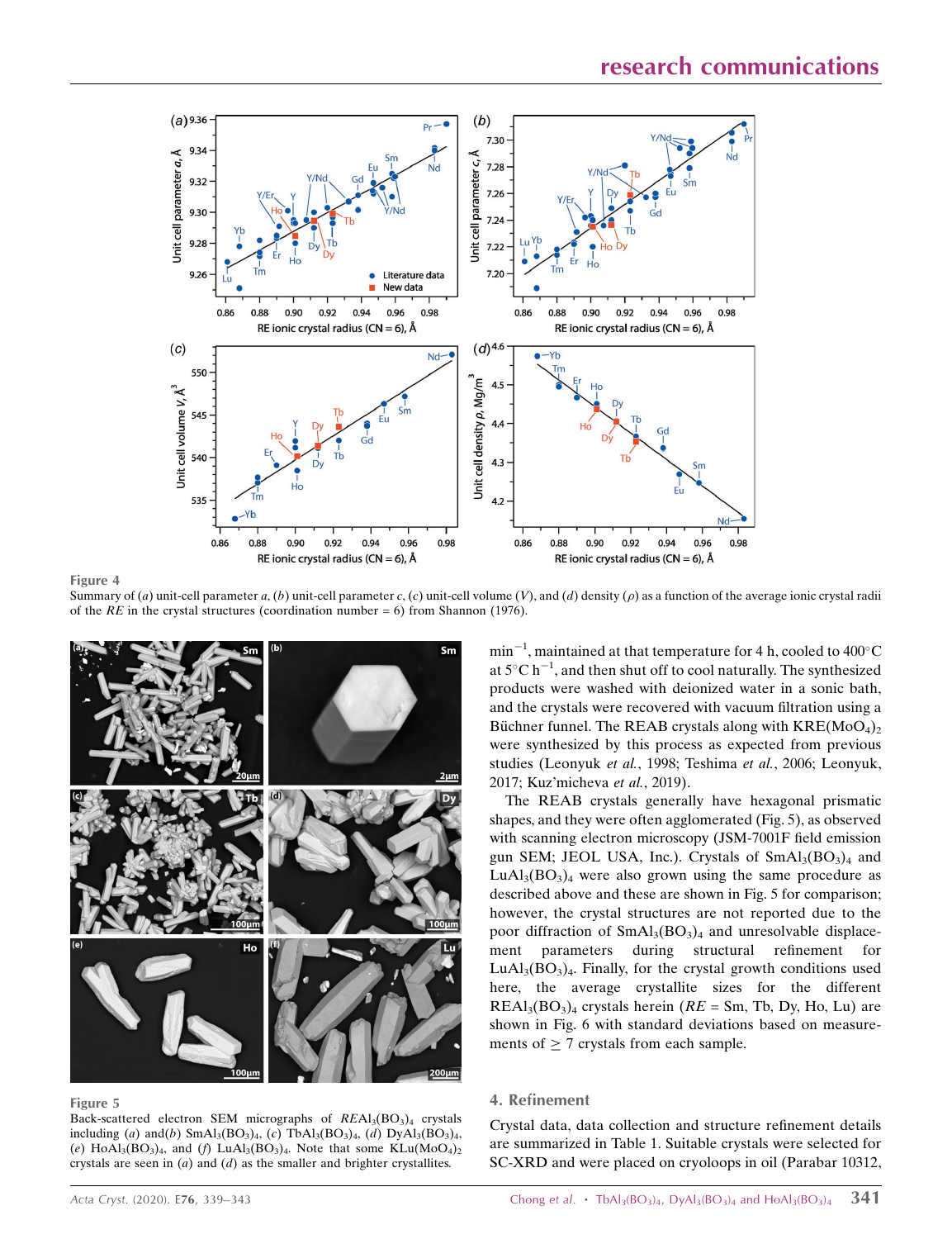# research communications

Table 1 Experimental details.

|                                                                              | Tb-borate                                                              | Dy-borate                                                                | Ho-borate                                                                     |
|------------------------------------------------------------------------------|------------------------------------------------------------------------|--------------------------------------------------------------------------|-------------------------------------------------------------------------------|
| Crystal data                                                                 |                                                                        |                                                                          |                                                                               |
| Chemical formula                                                             | $TbAl3(BO3)4$                                                          | $DyAl_3(BO_3)_4$                                                         | $HoAl3(BO3)4$                                                                 |
| $M_{\rm r}$                                                                  | 475.1                                                                  | 478.7                                                                    | 481.1                                                                         |
| Crystal system, space group                                                  | Trigonal, R32                                                          | Trigonal, R32                                                            | Trigonal, R32                                                                 |
| Temperature $(K)$                                                            | 100                                                                    | 100                                                                      | 100                                                                           |
| $a, c (\A)$                                                                  | 9.2992(8), 7.2588(7)                                                   | $9.2938(5)$ , 7.2348(4)                                                  | 9.2832(3), 7.2345(3)                                                          |
| $V(A^3)$                                                                     | 543.61 (8)                                                             | 541.18 (5)                                                               | 539.93 (3)                                                                    |
| Z                                                                            | 3                                                                      | 3                                                                        | 3                                                                             |
| Radiation type                                                               | Mo $K\alpha$                                                           | Mo $K\alpha$                                                             | Mo $K\alpha$                                                                  |
| $\mu$ (mm <sup>-1</sup> )                                                    | 10.21                                                                  | 10.81                                                                    | 11.45                                                                         |
| Crystal size (mm)                                                            | $0.03 \times 0.03 \times 0.02$                                         | $0.05 \times 0.05 \times 0.03$                                           | $0.05 \times 0.05 \times 0.03$                                                |
| Data collection                                                              |                                                                        |                                                                          |                                                                               |
| Diffractometer                                                               | Bruker D8 OUEST CMOS area<br>detector                                  | Bruker D8 OUEST CMOS area<br>detector                                    | Bruker D8 QUEST CMOS area<br>detector                                         |
| Absorption correction                                                        | Multi-scan (SADABS; Krause et<br>al., 2015)                            | Multi-scan (SADABS; Krause et<br>al., 2015)                              | Multi-scan (SADABS; Krause et<br>al., 2015)                                   |
| $T_{\rm min}, T_{\rm max}$                                                   | 0.530, 0.747                                                           | 0.588, 0.723                                                             | 0.570, 0.709                                                                  |
| No. of measured, independent and<br>observed $[I > 2\sigma(I)]$ reflections  | 6957, 270, 270                                                         | 7295, 420, 420                                                           | 5662, 381, 381                                                                |
| $R_{\rm int}$                                                                | 0.113                                                                  | 0.044                                                                    | 0.047                                                                         |
| Refinement                                                                   |                                                                        |                                                                          |                                                                               |
| $R[F > 3\sigma(F)]$ , w $R(F)$ , S                                           | 0.020, 0.021, 1.08                                                     | 0.010, 0.010, 1.14                                                       | 0.012, 0.015, 1.08                                                            |
| No. of reflections                                                           | 270                                                                    | 420                                                                      | 381                                                                           |
| No. of parameters                                                            | 32                                                                     | 35                                                                       | 35                                                                            |
| $\Delta \rho_{\text{max}}$ , $\Delta \rho_{\text{min}}$ (e Å <sup>-3</sup> ) | $0.59, -0.88$                                                          | $0.29, -0.39$                                                            | $0.54, -0.65$                                                                 |
| Absolute structure                                                           | Refined as an inversion twin with a<br>twin ratio of 0.51 (2):0.49 (2) | Refined as an inversion twin with a<br>twin ratio of $0.509(8):0.491(8)$ | Refined as an inversion twin with a<br>twin ratio of 0.558 (12):0.442<br>(12) |
| Absolute structure parameter                                                 | 0.49(2)                                                                | 0.491(8)                                                                 | 0.442(12)                                                                     |

Computer programs: APEX3 and SAINT (Bruker, 2012), JANA2006 (Petříček et al., 2014), SUPERFLIP (Palatinus & Chapuis, 2007), VESTA (Momma & Izumi, 2011) and publCIF (Westrip, 2010).

Hampton Research). Data were collected with a scan width of 0.5° in  $\varphi$  and  $\omega$  with a 10 sec dwell time per frame at 100 K. All the REAB crystals had chiral structures and were refined with inversion twinning. The final refinements for  $TbAl<sub>3</sub>(BO<sub>3</sub>)<sub>4</sub>$ ,



Figure 6

Summary of crystal size in terms of average length and width as a function of the average ionic crystal radii of the  $RE$  in the crystal structures (coordination number =  $6$ ) from Shannon (1976).

DyAl<sub>3</sub>(BO<sub>3</sub>)<sub>4</sub>, and HoAl<sub>3</sub>(BO<sub>3</sub>)<sub>4</sub> converged at  $R_1 = 1.97\%$ with goodness-of-fit of 1.08,  $R_1 = 0.80\%$  with goodness-of-fit of 1.14, and  $R_1 = 1.15\%$  with goodness-of-fit of 1.08, respectively.

#### Acknowledgements

The Pacific Northwest National Laboratory is operated by Battelle under Contract Number DE-AC05–76RL01830.

#### Funding information

The authors acknowledge financial support from the US Department of Energy Office of Nuclear Energy (DOE-NE).

#### References

[Belokoneva, E. L. \(1994\).](http://scripts.iucr.org/cgi-bin/cr.cgi?rm=pdfbb&cnor=ru2069&bbid=BB1) Russ. Chem. Rev. 63, 533–549.

- [Belokoneva, E. L., Azizov, A. V., Leonyuk, N. I., Simonov, M. A. &](http://scripts.iucr.org/cgi-bin/cr.cgi?rm=pdfbb&cnor=ru2069&bbid=BB2) [Belov, N. V. \(1981\).](http://scripts.iucr.org/cgi-bin/cr.cgi?rm=pdfbb&cnor=ru2069&bbid=BB2) J. Struct. Chem. 22, 476–478.
- [Belokoneva, E. L., Leonyuk, N. I., Pashkova, A. V. & Timchenko, T. I.](http://scripts.iucr.org/cgi-bin/cr.cgi?rm=pdfbb&cnor=ru2069&bbid=BB3) (1988). [Kristallografiya](http://scripts.iucr.org/cgi-bin/cr.cgi?rm=pdfbb&cnor=ru2069&bbid=BB3), 33, 1287–1288.
- [Belokoneva, E. L. & Timchenko, T. I. \(1983\).](http://scripts.iucr.org/cgi-bin/cr.cgi?rm=pdfbb&cnor=ru2069&bbid=BB4) Kristallografiya, 28, [1118–1123.](http://scripts.iucr.org/cgi-bin/cr.cgi?rm=pdfbb&cnor=ru2069&bbid=BB4)
- Bruker (2012). SAINT[. Bruker AXS Inc., Madison, Wisconsin, USA.](http://scripts.iucr.org/cgi-bin/cr.cgi?rm=pdfbb&cnor=ru2069&bbid=BB39)
- [Chani, V. I., Shimamura, K., Inoue, K., Sasaki, T. & Fukuda, T. \(1994\).](http://scripts.iucr.org/cgi-bin/cr.cgi?rm=pdfbb&cnor=ru2069&bbid=BB5) [Jpn. J. Appl. Phys.](http://scripts.iucr.org/cgi-bin/cr.cgi?rm=pdfbb&cnor=ru2069&bbid=BB5) 33, 247–250.
- [Chen, Y., Lin, Y., Gong, X., Huang, J., Luo, Z. & Huang, Y. \(2012\).](http://scripts.iucr.org/cgi-bin/cr.cgi?rm=pdfbb&cnor=ru2069&bbid=BB6) Opt. Lett. 37[, 1565–1567.](http://scripts.iucr.org/cgi-bin/cr.cgi?rm=pdfbb&cnor=ru2069&bbid=BB6)
- Földvári, I., Beregi, E., Baraldi, A., Capelletti, R., Ryba-Roma[nowski, W., Dominiak-Dzik, G., Munoz, A. & Sosa, R. \(2003\).](http://scripts.iucr.org/cgi-bin/cr.cgi?rm=pdfbb&cnor=ru2069&bbid=BB7) J. Lumin. 102–103[, 395–401.](http://scripts.iucr.org/cgi-bin/cr.cgi?rm=pdfbb&cnor=ru2069&bbid=BB7)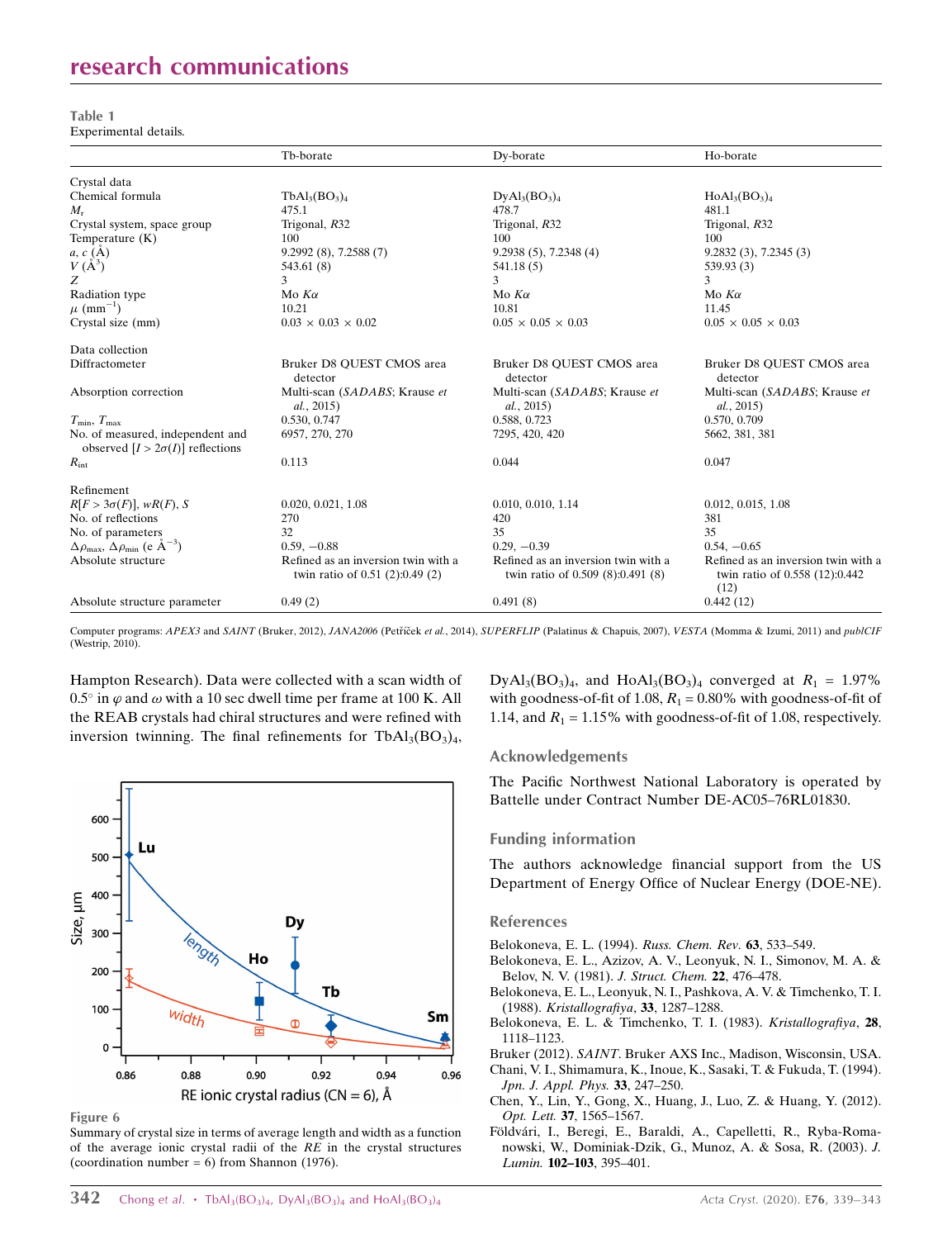- [He, J., Zhang, S., Zhou, J., Zhong, J., Liang, H., Sun, S., Huang, Y. &](http://scripts.iucr.org/cgi-bin/cr.cgi?rm=pdfbb&cnor=ru2069&bbid=BB41) [Tao, Y. \(2015\).](http://scripts.iucr.org/cgi-bin/cr.cgi?rm=pdfbb&cnor=ru2069&bbid=BB41) Opt. Mater. 39, 81–85.
- [Hong, H.-P. & Dwight, K. \(1974\).](http://scripts.iucr.org/cgi-bin/cr.cgi?rm=pdfbb&cnor=ru2069&bbid=BB9) Mater. Res. Bull. 9, 1661–1665.
- [Jia, G., Tu, C., Li, J., You, Z., Zhu, Z. & Wu, B. \(2006\).](http://scripts.iucr.org/cgi-bin/cr.cgi?rm=pdfbb&cnor=ru2069&bbid=BB10) Inorg. Chem. 45[, 9326–9331.](http://scripts.iucr.org/cgi-bin/cr.cgi?rm=pdfbb&cnor=ru2069&bbid=BB10)
- [Jung, S. T., Choi, D. Y., Kang, J. K. & Chung, S. J. \(1995\).](http://scripts.iucr.org/cgi-bin/cr.cgi?rm=pdfbb&cnor=ru2069&bbid=BB11) J. Cryst. Growth, 148[, 207–210.](http://scripts.iucr.org/cgi-bin/cr.cgi?rm=pdfbb&cnor=ru2069&bbid=BB11)
- [Koporulina, E. V., Leonyuk, N. I., Mokhov, A. V., Pilipenko, O. V.,](http://scripts.iucr.org/cgi-bin/cr.cgi?rm=pdfbb&cnor=ru2069&bbid=BB12) [Bocelli, G. & Righi, L. \(2000\).](http://scripts.iucr.org/cgi-bin/cr.cgi?rm=pdfbb&cnor=ru2069&bbid=BB12) J. Cryst. Growth, 211, 491–496.
- [Krause, L., Herbst-Irmer, R., Sheldrick, G. M. & Stalke, D. \(2015\).](http://scripts.iucr.org/cgi-bin/cr.cgi?rm=pdfbb&cnor=ru2069&bbid=BB13) J. [Appl. Cryst.](http://scripts.iucr.org/cgi-bin/cr.cgi?rm=pdfbb&cnor=ru2069&bbid=BB13) 48, 3–10.
- [Kuroda, R., Mason, S. F. & Rosini, C. \(1981\).](http://scripts.iucr.org/cgi-bin/cr.cgi?rm=pdfbb&cnor=ru2069&bbid=BB14) J. Chem. Soc. Faraday Trans. 2, 77[, 2125–2140.](http://scripts.iucr.org/cgi-bin/cr.cgi?rm=pdfbb&cnor=ru2069&bbid=BB14)
- [Kuz'micheva, G. M., Kaurova, I. A., Rybakov, V. B. & Podbel'skiy,](http://scripts.iucr.org/cgi-bin/cr.cgi?rm=pdfbb&cnor=ru2069&bbid=BB15) [V. V. \(2019\).](http://scripts.iucr.org/cgi-bin/cr.cgi?rm=pdfbb&cnor=ru2069&bbid=BB15) Crystals, 9, 100.
- [Leonyuk, N. I. \(2017\).](http://scripts.iucr.org/cgi-bin/cr.cgi?rm=pdfbb&cnor=ru2069&bbid=BB16) J. Cryst. Growth, 476, 69–77.
- [Leonyuk, N. I., Koporulina, E. V., Barilo, S. N., Kurnevich, L. A. &](http://scripts.iucr.org/cgi-bin/cr.cgi?rm=pdfbb&cnor=ru2069&bbid=BB17) [Bychkov, G. L. \(1998\).](http://scripts.iucr.org/cgi-bin/cr.cgi?rm=pdfbb&cnor=ru2069&bbid=BB17) J. Cryst. Growth, 191, 135–142.
- [Leonyuk, N. I. & Leonyuk, L. I. \(1995\).](http://scripts.iucr.org/cgi-bin/cr.cgi?rm=pdfbb&cnor=ru2069&bbid=BB18) Prog. Cryst. Growth Charact. Mater. 31[, 179–278.](http://scripts.iucr.org/cgi-bin/cr.cgi?rm=pdfbb&cnor=ru2069&bbid=BB18)
- [Leonyuk, N. I., Maltsev, V. V., Volkova, E. A., Pilipenko, O. V.,](http://scripts.iucr.org/cgi-bin/cr.cgi?rm=pdfbb&cnor=ru2069&bbid=BB19) [Koporulina, E. V., Kisel, V. E., Tolstik, N. A., Kurilchik, S. V. &](http://scripts.iucr.org/cgi-bin/cr.cgi?rm=pdfbb&cnor=ru2069&bbid=BB19) [Kuleshov, N. V. \(2007\).](http://scripts.iucr.org/cgi-bin/cr.cgi?rm=pdfbb&cnor=ru2069&bbid=BB19) Opt. Mater. 30, 161–163.
- [Li, X. & Wang, Y. \(2007\).](http://scripts.iucr.org/cgi-bin/cr.cgi?rm=pdfbb&cnor=ru2069&bbid=BB20) J. Lumin. 122–123, 1000–1002.
- [Liang, K. C., Chaudhury, R. P., Lorenz, B., Sun, Y. Y., Bezmaternykh,](http://scripts.iucr.org/cgi-bin/cr.cgi?rm=pdfbb&cnor=ru2069&bbid=BB21) [L. N., Gudim, I. A., Temerov, V. L. & Chu, C. W. \(2012\).](http://scripts.iucr.org/cgi-bin/cr.cgi?rm=pdfbb&cnor=ru2069&bbid=BB21) J. Phys. [Conf. Ser.](http://scripts.iucr.org/cgi-bin/cr.cgi?rm=pdfbb&cnor=ru2069&bbid=BB21) 400, 032046.
- [Liang, K.-C., Chaudhury, R. P., Lorenz, B., Sun, Y. Y., Bezmaternykh,](http://scripts.iucr.org/cgi-bin/cr.cgi?rm=pdfbb&cnor=ru2069&bbid=BB22) [L. N., Temerov, V. L. & Chu, C. W. \(2011\).](http://scripts.iucr.org/cgi-bin/cr.cgi?rm=pdfbb&cnor=ru2069&bbid=BB22) Phys. Rev. B, 83, 180417.
- [Malakhovskii, A. V., Kutsak, T. V., Sukhachev, A. L., Aleksandrovsky,](http://scripts.iucr.org/cgi-bin/cr.cgi?rm=pdfbb&cnor=ru2069&bbid=BB23) [A. S., Krylov, A. S., Gudim, I. A. & Molokeev, M. S. \(2014\).](http://scripts.iucr.org/cgi-bin/cr.cgi?rm=pdfbb&cnor=ru2069&bbid=BB23) Chem. Phys. 428[, 137–143.](http://scripts.iucr.org/cgi-bin/cr.cgi?rm=pdfbb&cnor=ru2069&bbid=BB23)
- Mészáros, G., Sváb, E., Beregi, E., Watterich, A. & Tóth, M. (2000). [Physica B](http://scripts.iucr.org/cgi-bin/cr.cgi?rm=pdfbb&cnor=ru2069&bbid=BB24), 276–278, 310–311.
- [Mills, A. \(1962\).](http://scripts.iucr.org/cgi-bin/cr.cgi?rm=pdfbb&cnor=ru2069&bbid=BB25) Inorg. Chem. 1, 960–961.
- [Momma, K. & Izumi, F. \(2011\).](http://scripts.iucr.org/cgi-bin/cr.cgi?rm=pdfbb&cnor=ru2069&bbid=BB40) J. Appl. Cryst. 44, 1272–1276.
- [Palatinus, L. & Chapuis, G. \(2007\).](http://scripts.iucr.org/cgi-bin/cr.cgi?rm=pdfbb&cnor=ru2069&bbid=BB26) J. Appl. Cryst. 40, 786–790.
- Petříček, V., Dusek, M. & Palatinus, L. (2014). Z. Kristallogr. 229, [345–352.](http://scripts.iucr.org/cgi-bin/cr.cgi?rm=pdfbb&cnor=ru2069&bbid=BB27)
- [Plachinda, P. A. & Belokoneva, E. L. \(2008\).](http://scripts.iucr.org/cgi-bin/cr.cgi?rm=pdfbb&cnor=ru2069&bbid=BB28) Cryst. Res. Technol. 43, [157–165.](http://scripts.iucr.org/cgi-bin/cr.cgi?rm=pdfbb&cnor=ru2069&bbid=BB28)
- [Prokhorov, A. D., Prokhorov, A. A., Chernush, L. F., Minyakaev, R.,](http://scripts.iucr.org/cgi-bin/cr.cgi?rm=pdfbb&cnor=ru2069&bbid=BB29) [Dyakonov, V. P. & Szymczak, H. \(2014\).](http://scripts.iucr.org/cgi-bin/cr.cgi?rm=pdfbb&cnor=ru2069&bbid=BB29) Phys. Status Solidi B, 251, [201–205.](http://scripts.iucr.org/cgi-bin/cr.cgi?rm=pdfbb&cnor=ru2069&bbid=BB29)
- [Prokhorov, A. D., Zubov, E. E., Prokhorov, A. A., Chernush, L. F.,](http://scripts.iucr.org/cgi-bin/cr.cgi?rm=pdfbb&cnor=ru2069&bbid=BB30) [Minyakaev, R., Dyakonov, V. P. & Szymczak, H. \(2013\).](http://scripts.iucr.org/cgi-bin/cr.cgi?rm=pdfbb&cnor=ru2069&bbid=BB30) Phys. [Status Solidi B](http://scripts.iucr.org/cgi-bin/cr.cgi?rm=pdfbb&cnor=ru2069&bbid=BB30), 250, 1331–1338.
- [Shannon, R. D. \(1976\).](http://scripts.iucr.org/cgi-bin/cr.cgi?rm=pdfbb&cnor=ru2069&bbid=BB31) Acta Cryst. A32, 751–767.
- Sváb, E., Beregi, E., Fábián, M. & Mészáros, G. (2012). Opt. Mater. 34, [1473–1476.](http://scripts.iucr.org/cgi-bin/cr.cgi?rm=pdfbb&cnor=ru2069&bbid=BB32)
- [Teshima, K., Kikuchi, Y., Suzuki, T. & Oishi, S. \(2006\).](http://scripts.iucr.org/cgi-bin/cr.cgi?rm=pdfbb&cnor=ru2069&bbid=BB33) Cryst. Growth Des. 6, 1766-1768.
- [Tu, C., Luo, Z., Chen, G. & Wang, G. \(1994\).](http://scripts.iucr.org/cgi-bin/cr.cgi?rm=pdfbb&cnor=ru2069&bbid=BB34) Cryst. Res. Technol. 29, [K47–K50.](http://scripts.iucr.org/cgi-bin/cr.cgi?rm=pdfbb&cnor=ru2069&bbid=BB34)
- [Wang, G., Gallagher, H. G., Han, T. P. J. & Henderson, B. \(1995\).](http://scripts.iucr.org/cgi-bin/cr.cgi?rm=pdfbb&cnor=ru2069&bbid=BB35) J. [Cryst. Growth](http://scripts.iucr.org/cgi-bin/cr.cgi?rm=pdfbb&cnor=ru2069&bbid=BB35), 153, 169–174.
- [Wang, G., Meiyun, H. & Luo, Z. \(1991\).](http://scripts.iucr.org/cgi-bin/cr.cgi?rm=pdfbb&cnor=ru2069&bbid=BB36) Mater. Res. Bull. 26, 1085– [1089.](http://scripts.iucr.org/cgi-bin/cr.cgi?rm=pdfbb&cnor=ru2069&bbid=BB36)
- Wang, G.-F. (2012). [Structure–Property Relationships in Non-Linear](http://scripts.iucr.org/cgi-bin/cr.cgi?rm=pdfbb&cnor=ru2069&bbid=BB37) Optical Crystals I[, pp. 105-119. Berlin, Heidelberg: Springer.](http://scripts.iucr.org/cgi-bin/cr.cgi?rm=pdfbb&cnor=ru2069&bbid=BB37)
- [Westrip, S. P. \(2010\).](http://scripts.iucr.org/cgi-bin/cr.cgi?rm=pdfbb&cnor=ru2069&bbid=BB41) J. Appl. Cryst. 43, 920-925.
- [Xu, Y. Y., Chen, Y. J., Luo, Z. D., Chen, J. T. & Huang, Y. D. \(2002\).](http://scripts.iucr.org/cgi-bin/cr.cgi?rm=pdfbb&cnor=ru2069&bbid=BB38) [Chin. J. Struct. Chem.](http://scripts.iucr.org/cgi-bin/cr.cgi?rm=pdfbb&cnor=ru2069&bbid=BB38) 21, 402–404.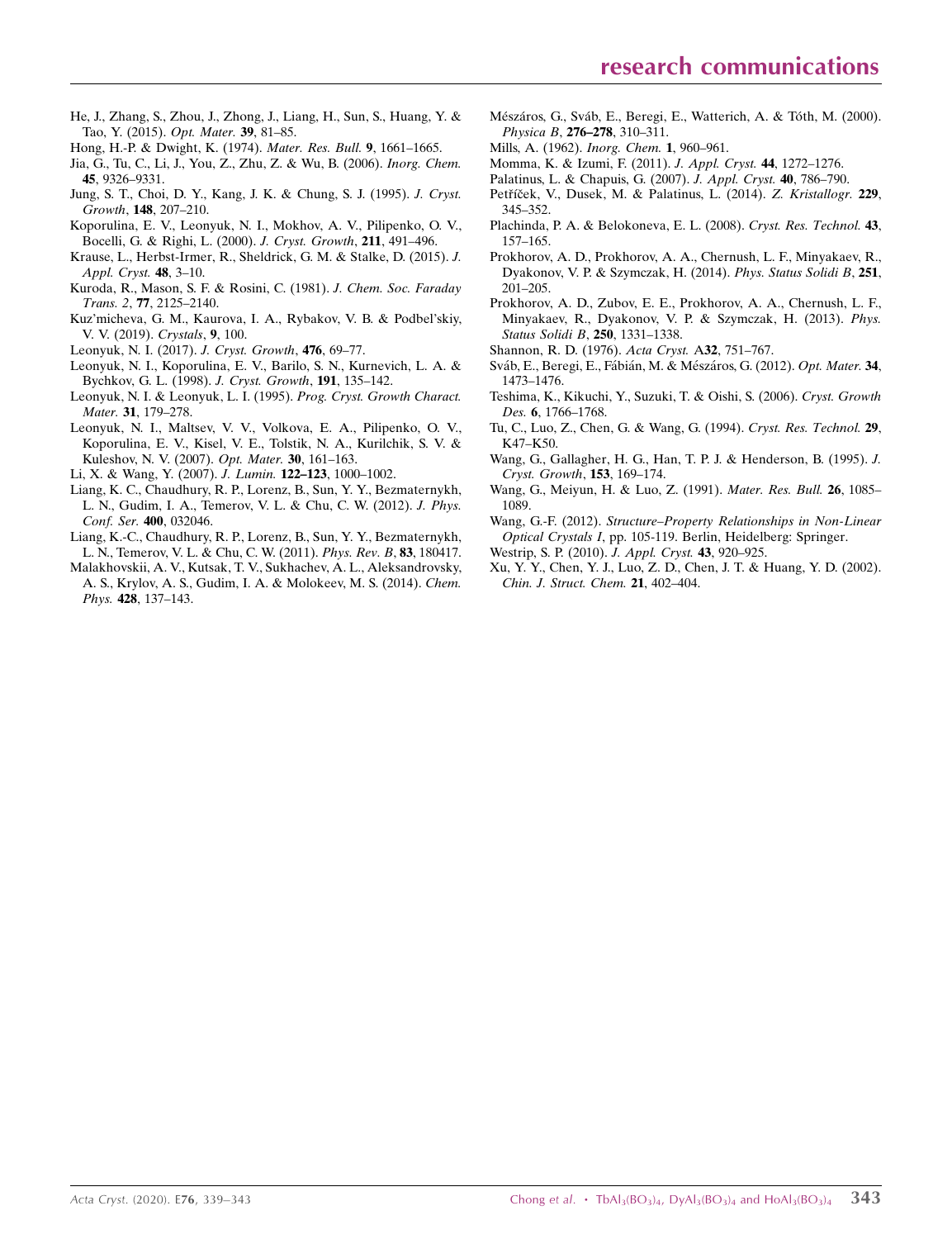# **supporting information**

*Acta Cryst.* (2020). E**76**, 339-343 [https://doi.org/10.1107/S2056989020001802]

**Crystal structures and comparisons of huntite aluminum borates**  $REAI<sub>3</sub>(BO<sub>3</sub>)<sub>4</sub>$  $(RE = Tb, Dy$  and  $Ho)$ 

## **Saehwa Chong, Brian J. Riley, Zayne J. Nelson and Samuel N. Perry**

**Computing details** 

For all structures, data collection: *APEX3* (Bruker, 2012); cell refinement: JANA2006 (Petříček *et al.*, 2014); data reduction: *SAINT* (Bruker, 2012); program(s) used to solve structure: SUPERFLIP (Palatinus & Chapuis, 2007); program(s) used to refine structure: JANA2006 (Petříček *et al.*, 2014); molecular graphics: *VESTA* (Momma & Izumi, 2011); software used to prepare material for publication: *publCIF* (Westrip, 2010).

**Terbium trialuminium tetrakis(borate) (Tb-borate)** 

| Crystal data                                                                                                                                                                                                                                                      |                                                                                                                                                                                                                                                                                                                                                                                                          |
|-------------------------------------------------------------------------------------------------------------------------------------------------------------------------------------------------------------------------------------------------------------------|----------------------------------------------------------------------------------------------------------------------------------------------------------------------------------------------------------------------------------------------------------------------------------------------------------------------------------------------------------------------------------------------------------|
| $TbAl3(BO3)4$<br>$M_r = 475.1$<br>Trigonal, R32<br>Hall symbol: R 3 2"<br>$a = 9.2992(8)$ Å<br>$c = 7.2588(7)$ Å<br>$V = 543.61(8)$ Å <sup>3</sup><br>$Z = 3$<br>$F(000) = 660$                                                                                   | $D_x = 4.354$ Mg m <sup>-3</sup><br>Mo Ka radiation, $\lambda = 0.71075$ Å<br>Cell parameters from 6957 reflections<br>$\theta = 3.8 - 33.2^{\circ}$<br>$\mu = 10.21$ mm <sup>-1</sup><br>$T = 100 \text{ K}$<br>Hexagonal prism, light white<br>$0.03 \times 0.03 \times 0.02$ mm                                                                                                                       |
| Data collection                                                                                                                                                                                                                                                   |                                                                                                                                                                                                                                                                                                                                                                                                          |
| Bruker D8 QUEST CMOS area detector<br>diffractometer<br>Radiation source: X-ray tube<br>$\varphi$ and $\omega$ scans<br>Absorption correction: multi-scan<br>(SADABS; Krause et al., 2015)<br>$T_{\min}$ = 0.530, $T_{\max}$ = 0.747<br>6957 measured reflections | 270 independent reflections<br>270 reflections with $I > 2\sigma(I)$<br>$R_{\text{int}} = 0.113$<br>$\theta_{\text{max}} = 33.2^{\circ}, \theta_{\text{min}} = 3.8^{\circ}$<br>$h = -13 \rightarrow 14$<br>$k = -14 \rightarrow 13$<br>$l = -11 \rightarrow 11$                                                                                                                                          |
| Refinement                                                                                                                                                                                                                                                        |                                                                                                                                                                                                                                                                                                                                                                                                          |
| Refinement on $F$<br>$R[F > 3\sigma(F)] = 0.020$<br>$wR(F) = 0.021$<br>$S = 1.08$<br>270 reflections<br>32 parameters<br>0 restraints<br>0 constraints<br>Primary atom site location: iterative                                                                   | Weighting scheme based on measured s.u.'s $w =$<br>$1/(\sigma^2(F) + 0.0001F^2)$<br>$(\Delta/\sigma)_{\text{max}} = 0.041$<br>$\Delta\rho_{\text{max}} = 0.59 \text{ e A}^{-3}$<br>$\Delta\rho_{\rm min}$ = -0.88 e Å <sup>-3</sup><br>Absolute structure: Data was refined with<br>inversion twinning in JANA2006, and the twin<br>ratio was 0.51(2):0.49(2).<br>Absolute structure parameter: 0.49 (2) |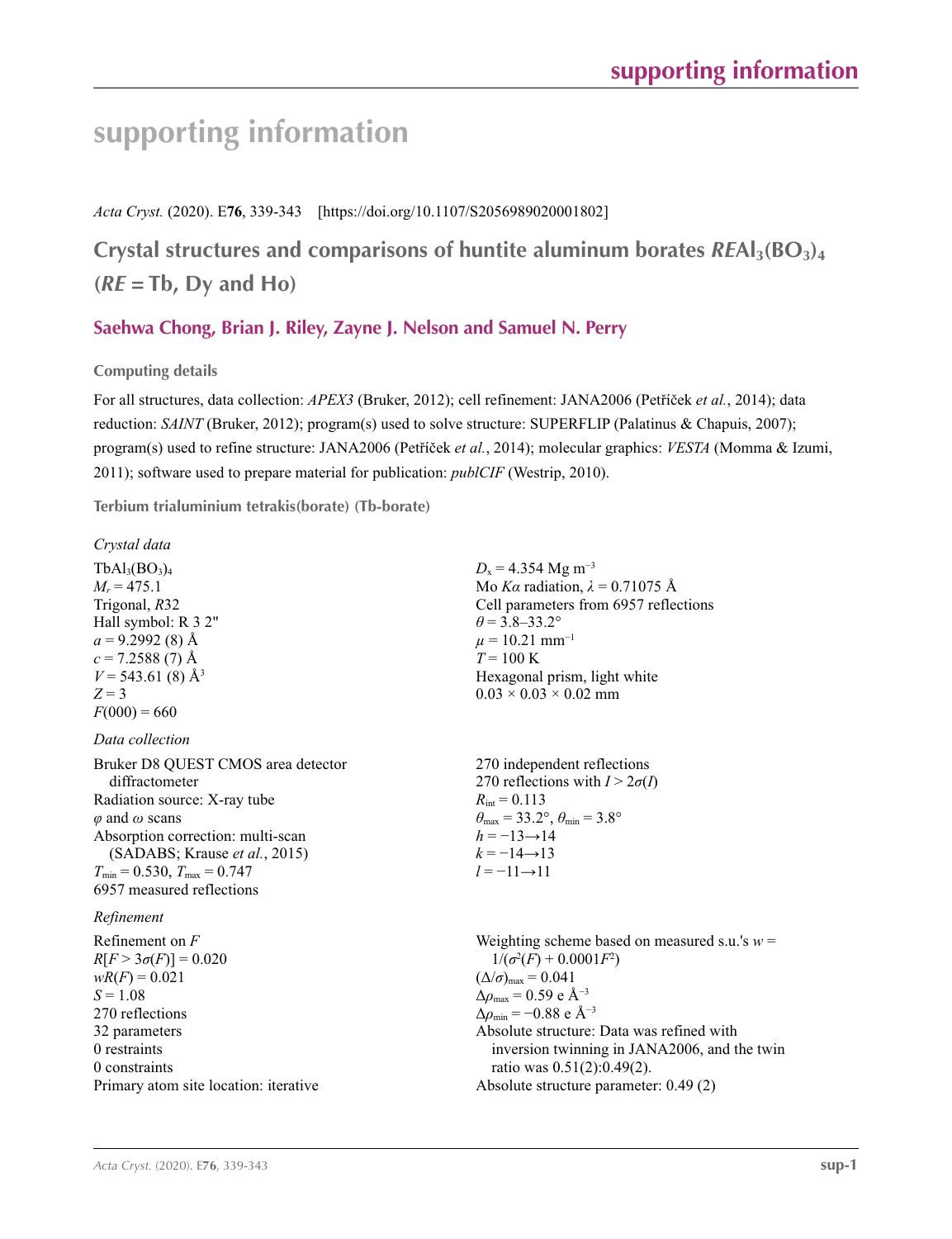## *Special details*

**Refinement**. Data was refined with inversion twinning, and the twin ratio was 0.51 (2):0.49 (2).

|                | $\boldsymbol{x}$ |              | z            | $U_{\rm iso} * / U_{\rm eq}$ |  |
|----------------|------------------|--------------|--------------|------------------------------|--|
| Tb1            | 0                | 0            | $\theta$     | 0.01126(13)                  |  |
| Al1            | 0.5557(2)        | 0            | $\mathbf{0}$ | 0.0052(6)                    |  |
| B <sub>1</sub> | 0.666667         | 0.333333     | $-0.166667$  | 0.0054(19)                   |  |
| O <sub>1</sub> | 0.7418(7)        | 0.0752(7)    | 0.166667     | 0.012(2)                     |  |
| O <sub>2</sub> | 0.3668(5)        | $-0.1151(5)$ | $-0.1448(5)$ | 0.0098(12)                   |  |
| O <sub>3</sub> | 0.8151(5)        | 0.4818(5)    | $-0.166667$  | 0.0091(14)                   |  |
| B <sub>2</sub> | 0.8912(11)       | 0.2245(11)   | 0.166667     | $0.0066(12)^*$               |  |
|                |                  |              |              |                              |  |

| Fractional atomic coordinates and isotropic or equivalent isotropic displacement parameters $(\hat{A}^2)$ |  |  |  |
|-----------------------------------------------------------------------------------------------------------|--|--|--|
|-----------------------------------------------------------------------------------------------------------|--|--|--|

*Atomic displacement parameters (Å2 )*

| $U^{11}$    | $I^{22}$    | $U^{\beta 3}$ | $I^{12}$                                         | $I^{13}$     | $I^{23}$      |
|-------------|-------------|---------------|--------------------------------------------------|--------------|---------------|
| 0.01027(16) | 0.01027(16) |               | 0.00513(8)                                       | 0            |               |
| 0.0040(6)   | 0.0036(8)   |               | 0.0018(4)                                        | 0.0005(3)    | 0.0010(6)     |
| 0.004(2)    | 0.004(2)    | 0.008(3)      | 0.0021(12)                                       | $\theta$     |               |
| 0.007(2)    | 0.007(2)    |               | 0.000(2)                                         | 0.0008(9)    | $-0.0008(9)$  |
| 0.0082(16)  | 0.0086(15)  |               | 0.0039(13)                                       | 0.0003(12)   | $-0.0013(12)$ |
| 0.0075(15)  | 0.0075(15)  | 0.011(2)      | 0.0031(18)                                       | $-0.0010(8)$ | 0.0010(8)     |
|             |             |               | 0.0133(2)<br>0.0078(9)<br>0.017(3)<br>0.0123(15) |              |               |

*Geometric parameters (Å, º)*

| $Tb1 - O2i$                         | 2.336(4)    | $B1 - 03$                                         | 1.381(4)    |
|-------------------------------------|-------------|---------------------------------------------------|-------------|
| $Tb1 - O2$ <sup>ii</sup>            | 2.336(4)    | $B1 - O3$ <sup>vii</sup>                          | 1.381(6)    |
| $Tb1 - O2$ iii                      | 2.336(6)    | $B1 - O3$ <sup>viii</sup>                         | 1.381(6)    |
| $Tb1 - O2$ <sup>iv</sup>            | 2.336(4)    | $O1 - B2$                                         | 1.389(8)    |
| $Tb1 - O2v$                         | 2.336(4)    | $O2$ — $B2$ <sup>ix</sup>                         | 1.362(12)   |
| $Tb1 - O2$ <sup>vi</sup>            | 2.336(6)    |                                                   |             |
| $O2^i$ —Tb1— $O2^{ii}$              | 89.15 (16)  | $O2$ <sup>ii</sup> —Tb1— $O2$ <sup>vi</sup>       | 144.93 (12) |
| $O2^i$ —Tb1— $O2^{iii}$             | 89.15 (16)  | $O2^{\rm iv}$ —Tb1—O2 <sup>v</sup>                | 89.15 (16)  |
| $O2^i$ -Tb1- $O2^{iv}$              | 119.88(12)  | $O2^{iv}$ —Tb1— $O2^{vi}$                         | 89.15 (16)  |
| $O2^i$ -Tb1- $O2^v$                 | 144.93 (19) | $O2^v$ —Tb1— $O2^{vi}$                            | 89.15 (16)  |
| $O2^i$ -Tb1- $O2^{vi}$              | 73.32 (15)  | $O3 - B1 - O3$ <sup>vii</sup>                     | 120.0(4)    |
| $O2ii$ -Tb1- $O2iii$                | 89.15 (16)  | $O3 - B1 - O3$ <sup>viii</sup>                    | 120.0(4)    |
| $O2^{ii}$ —Tb1— $O2^{iv}$           | 144.93 (19) | $O3$ <sup>vii</sup> — $B1$ — $O3$ <sup>viii</sup> | 120.0(4)    |
| $O2^{ii}$ —Tb1— $O2^v$              | 73.32 (14)  | Tb1 <sup>x</sup> -02-B2 <sup>ix</sup>             | 105.0(3)    |
| $O2^{ii}$ —Tb1— $O2^{vi}$           | 119.88(18)  | $O1 - B2 - O2^{xi}$                               | 117.7(9)    |
| $O2$ <sup>iii</sup> —Tb1— $O2^{iv}$ | 73.32(15)   | $O1 - B2 - O2$ <sup>xii</sup>                     | 117.7(9)    |
| $O2$ <sup>iii</sup> —Tb1— $O2^v$    | 119.88(18)  | $O2^{xi} - B2 - O2^{xii}$                         | 124.7(6)    |
|                                     |             |                                                   |             |

Symmetry codes: (i) x-1/3, y+1/3, z+1/3; (ii) -y-1/3, x-y-2/3, z+1/3; (iii) -x+y+2/3, -x+1/3, z+1/3; (iv) y+1/3, x-1/3, -z-1/3; (v) x-y-2/3, -y-1/3,  $-z-1/3$ ; (vi)  $-x+1/3$ ,  $-x+y+2/3$ ,  $-z-1/3$ ; (vii)  $-y+1$ ,  $x-y$ , z; (viii)  $-x+y+1$ ,  $-x+1$ , z; (ix)  $x-2/3$ ,  $y-1/3$ ,  $z-1/3$ ; (x)  $x+1/3$ ,  $y-1/3$ ,  $z-1/3$ ; (xi)  $x+2/3$ ,  $y+1/3$ , *z*+1/3; (xii) *y*+1, *x*, −*z*.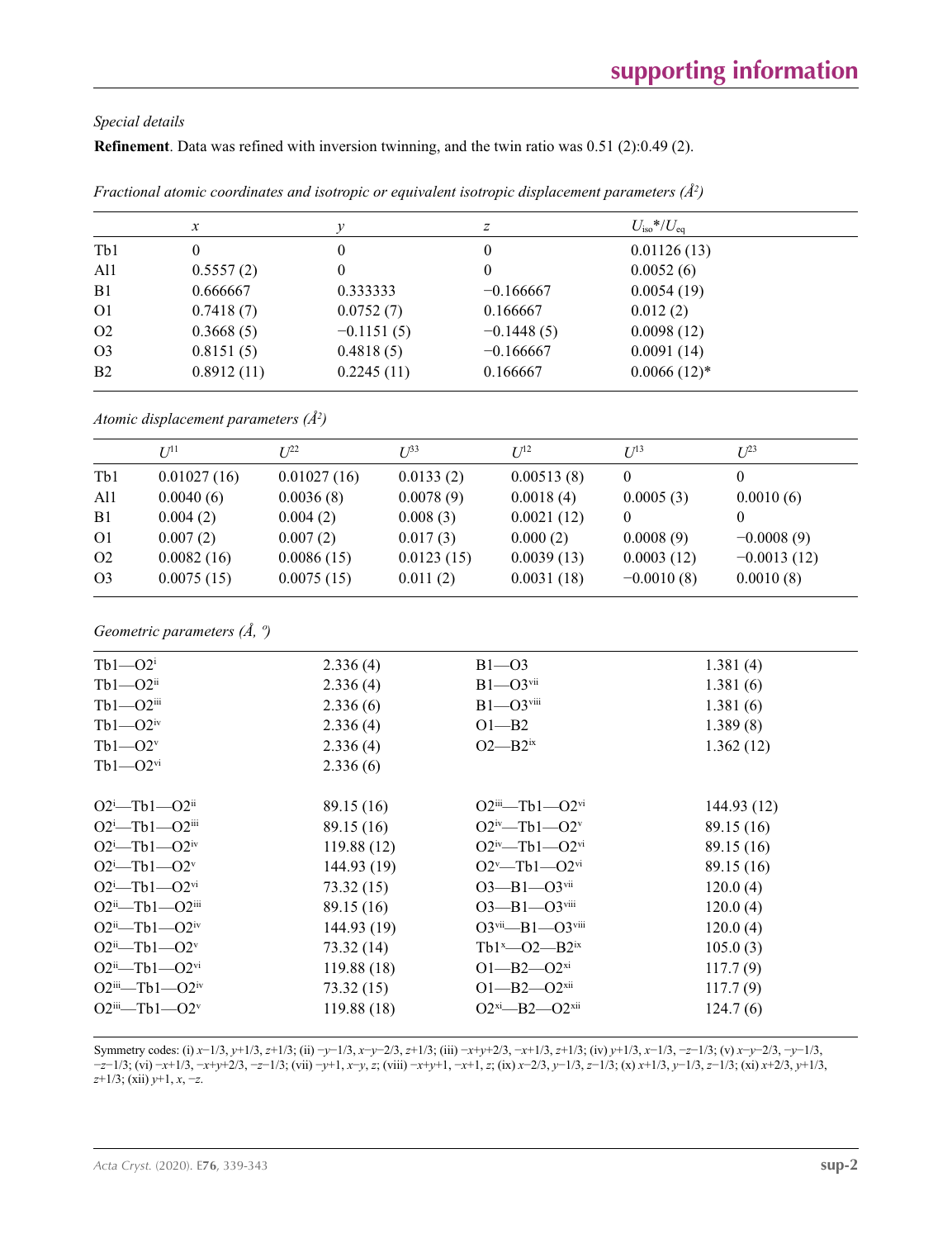**Dysprosium trialuminium tetrakis(borate) (Dy-borate)** 

*Crystal data*  $DyAl<sub>3</sub>(BO<sub>3</sub>)<sub>4</sub>$  $M_r = 478.7$ Trigonal, *R*32 Hall symbol: R 3 2"  $a = 9.2938(5)$  Å  $c = 7.2348$  (4) Å  $V = 541.18(5)$  Å<sup>3</sup>  $Z = 3$  $F(000) = 663$  $D_x = 4.406$  Mg m<sup>-3</sup> Mo *Kα* radiation,  $\lambda = 0.71075$  Å Cell parameters from 7295 reflections  $\theta$  = 3.8–31.5°  $\mu = 10.81$  mm<sup>-1</sup>  $T = 100 K$ Hexagonal prism, light white  $0.05 \times 0.05 \times 0.03$  mm *Data collection* Bruker D8 QUEST CMOS area detector diffractometer Radiation source: X-ray tube *φ* and *ω* scans Absorption correction: multi-scan (SADABS; Krause *et al.*, 2015)  $T_{\text{min}} = 0.588$ ,  $T_{\text{max}} = 0.723$ 7295 measured reflections 420 independent reflections 420 reflections with  $I > 2\sigma(I)$  $R_{\text{int}} = 0.044$  $\theta_{\text{max}} = 31.5^{\circ}, \theta_{\text{min}} = 3.8^{\circ}$  $h = -12 \rightarrow 13$  $k = -13 \rightarrow 13$  $l = -10 \rightarrow 10$ *Refinement* Refinement on *F*  $R[F > 3\sigma(F)] = 0.010$  $wR(F) = 0.010$  $S = 1.14$ 420 reflections 35 parameters 0 restraints 0 constraints Primary atom site location: iterative Weighting scheme based on measured s.u.'s  $w =$  $1/(\sigma^2(F) + 0.0001F^2)$  $(\Delta/\sigma)_{\text{max}} = 0.017$ Δ*ρ*max = 0.29 e Å−3  $\Delta\rho_{\text{min}} = -0.39$  e Å<sup>-3</sup> Absolute structure: The crystal had chiral structure. Data was refined with inversion twinning in JANA2006, and the twin ratio was 0.509(8):0.491(8). Absolute structure parameter: 0.491 (8)

#### *Special details*

**Refinement**. Data was refined with inversion twinning, and the twin ratio was 0.509 (8):0.491 (8).

| $\mathcal{X}$ | ν              | z              | $U_{\rm iso}$ */ $U_{\rm eq}$ |  |
|---------------|----------------|----------------|-------------------------------|--|
| $\mathbf{0}$  | 0              | 0              | 0.00585(4)                    |  |
| 0.55590(10)   | 0              | 0              | 0.0031(2)                     |  |
| 0.7422(3)     | 0.0755(3)      | 0.166667       | 0.0084(9)                     |  |
| 0.666667      | 0.333333       | $-0.166667$    | 0.0062(7)                     |  |
| 0.36691(18)   | $-0.11579(17)$ | $-0.14502(18)$ | 0.0065(4)                     |  |
| 0.8159(2)     | 0.4825(2)      | $-0.166667$    | 0.0067(5)                     |  |
| 0.8916(5)     | 0.2249(5)      | 0.166667       | 0.0063(10)                    |  |
|               |                |                |                               |  |

*Fractional atomic coordinates and isotropic or equivalent isotropic displacement parameters (Å2 )*

## *Atomic displacement parameters (Å2 )*

|     |            | 111        |            | ' 1 4      |  |
|-----|------------|------------|------------|------------|--|
| Dv1 | 0.00546(6) | 0.00546(6) | 0.00665(6) | 0.00273(3) |  |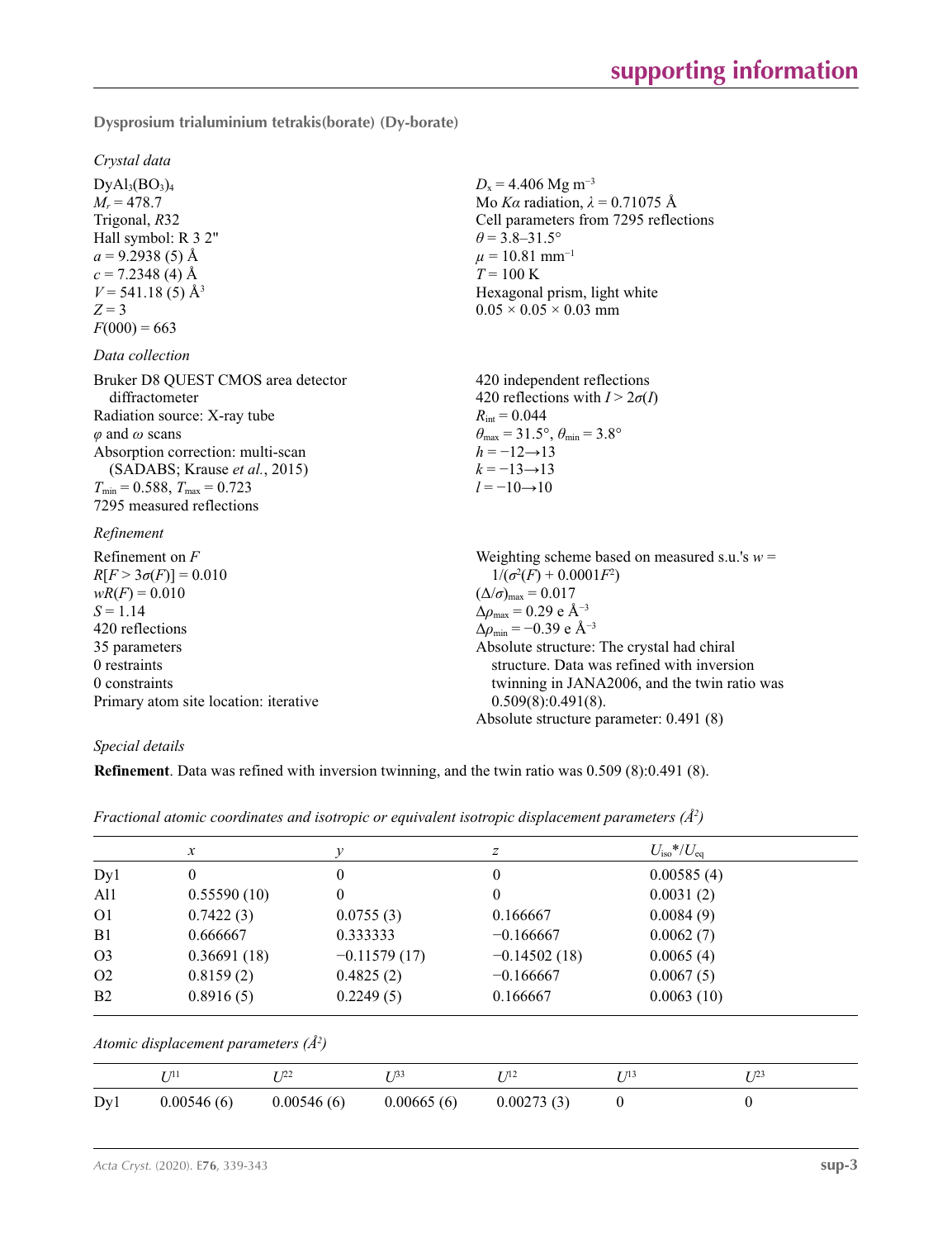# **supporting information**

| All<br>01      | 0.0027(2)<br>0.0075(11) | 0.0023(3)<br>0.0075(11) | 0.0042(3)<br>0.0082(10) | 0.00114(15)<br>0.0022(11) | $-0.00007(10)$<br>$-0.0006(4)$ | $-0.0001(2)$<br>0.0006(4) |
|----------------|-------------------------|-------------------------|-------------------------|---------------------------|--------------------------------|---------------------------|
| B1             | 0.0068(9)               | 0.0068(9)               | 0.0051(13)              | 0.0034(4)                 |                                |                           |
| O <sub>3</sub> | 0.0058(6)               | 0.0063(5)               | 0.0072(5)               | 0.0029(4)                 | $-0.0011(4)$                   | $-0.0013(4)$              |
| O <sub>2</sub> | 0.0060(6)               | 0.0060(6)               | 0.0071(7)               | 0.0022(7)                 | $-0.0004(3)$                   | 0.0004(3)                 |
| <b>B2</b>      | 0.0083(11)              | 0.0083(11)              | 0.0058(9)               | 0.0068(15)                | $-0.0001(5)$                   | 0.0001(5)                 |

*Geometric parameters (Å, º)*

| $Dy1 - O3i$                    | 2.3260(16) | $Al1 - Al1$ <sup>viii</sup>     | 2.9992(7)  |
|--------------------------------|------------|---------------------------------|------------|
| $Dy1 - O3$ <sup>ii</sup>       | 2.3260(13) | $O1 - B2$                       | 1.388(4)   |
| $Dy1 - O3$ <sup>iii</sup>      | 2.326(2)   | $B1 - 02$                       | 1.3866(13) |
| $Dy$ 1— $O3^{iv}$              | 2.3260(16) | $B1 - O2ix$                     | 1.387(2)   |
| $Dy1 - O3^v$                   | 2.3260(13) | $B1 - O2^x$                     | 1.387(2)   |
| $Dy$ 1— $O3$ <sup>vi</sup>     | 2.326(2)   | $O3 - B2^{xi}$                  | 1.364(6)   |
| $Al1 - Al1$ <sup>vii</sup>     | 2.9992(7)  |                                 |            |
|                                |            |                                 |            |
| $O3^i$ -Dyl- $O3^i$            | 89.16(6)   | $O3^{iv}$ -Dyl- $O3^v$          | 89.16(6)   |
| $O3^i$ -Dyl- $O3^{iii}$        | 89.16(6)   | $O3^{iv}$ —Dy1—O3 <sup>vi</sup> | 89.16(6)   |
| $O3^i$ -Dyl- $O3^{iv}$         | 119.78(5)  | $O3^v$ —Dy1—O3 <sup>vi</sup>    | 89.16(6)   |
| $O3^i$ -Dyl- $O3^v$            | 145.03(7)  | $Al1vi—Al1—Al1viii$             | 118.02(3)  |
| $O3^i$ -Dyl- $O3^{vi}$         | 73.33(6)   | $O2 - B1 - O2$ <sup>ix</sup>    | 120.00(13) |
| $O3^{ii}$ — $Dy1$ — $O3^{iii}$ | 89.16(6)   | $O2 - B1 - O2^x$                | 120.00(13) |
| $O3^{ii}$ — $Dy1$ — $O3^{iv}$  | 145.03(7)  | $O2^{ix} - B1 - O2^{x}$         | 120.00(13) |
| $O3^{ii}$ — $Dy1$ — $O3^{v}$   | 73.33(5)   | $Dy1^{xii}$ - $O3$ - $B2^{xi}$  | 105.29(15) |
| $O3^{ii}$ — $Dy1$ — $O3^{vi}$  | 119.78(7)  | $O1 - B2 - O3$ <sup>xiii</sup>  | 117.3(4)   |
| $O3^{iii}$ — $Dy1$ — $O3^{iv}$ | 73.33(6)   | $O1 - B2 - O3$ <sup>xiv</sup>   | 117.3(4)   |
| $O3^{iii}$ — $Dy1$ — $O3^v$    | 119.78(7)  | $O3^{xiii} - B2 - O3^{xiv}$     | 125.4(3)   |
| $O3^{iii}$ — $Dy1$ — $O3^{vi}$ | 145.03(5)  |                                 |            |

Symmetry codes: (i)  $x-1/3$ ,  $y+1/3$ ,  $z+1/3$ ; (ii)  $-y-1/3$ ,  $x-y-2/3$ ,  $z+1/3$ ; (iii)  $-x+y+2/3$ ,  $-x+1/3$ ,  $z+1/3$ ; (iv)  $y+1/3$ ,  $x-1/3$ ,  $-z-1/3$ ; (v)  $x-y-2/3$ ,  $-y-1/3$ ,  $-z-1/3$ ; (vi)  $-x+1/3$ ,  $-x+y+2/3$ ,  $-z-1/3$ ; (vii)  $-y+2/3$ ,  $x-y-2/3$ ,  $z+1/3$ ; (viii)  $-x+y+4/3$ ,  $-x+2/3$ ,  $z-1/3$ ; (ix)  $-y+1$ ,  $x-y$ ,  $z$ ; (x)  $-x+y+1$ ,  $-x+1$ ,  $z$ ; (xi)  $x-2/3$ , *y*−1/3, *z*−1/3; (xii) *x*+1/3, *y*−1/3, *z*−1/3; (xiii) *x*+2/3, *y*+1/3, *z*+1/3; (xiv) *y*+1, *x*, −*z*.

#### **Holmium trialuminium tetrakis(borate) (Ho-borate)**

*Crystal data*

 $HoAl<sub>3</sub>(BO<sub>3</sub>)<sub>4</sub>$  $M_r = 481.1$ Trigonal, *R*32 Hall symbol: R 3 2"  $a = 9.2832(3)$  Å  $c = 7.2345(3)$  Å  $V = 539.93$  (3) Å<sup>3</sup>  $Z = 3$  $F(000) = 666$ 

*Data collection*

Bruker D8 QUEST CMOS area detector diffractometer Radiation source: X-ray tube *φ* and *ω* scans

 $D_x = 4.439$  Mg m<sup>-3</sup> Mo *Kα* radiation,  $\lambda = 0.71075$  Å Cell parameters from 5662 reflections  $\theta$  = 3.8–30.5°  $\mu = 11.45$  mm<sup>-1</sup>  $T = 100 \text{ K}$ Hexagonal prism, light pink  $0.05 \times 0.05 \times 0.03$  mm

Absorption correction: multi-scan (SADABS; Krause *et al.*, 2015)  $T_{\text{min}} = 0.570$ ,  $T_{\text{max}} = 0.709$ 5662 measured reflections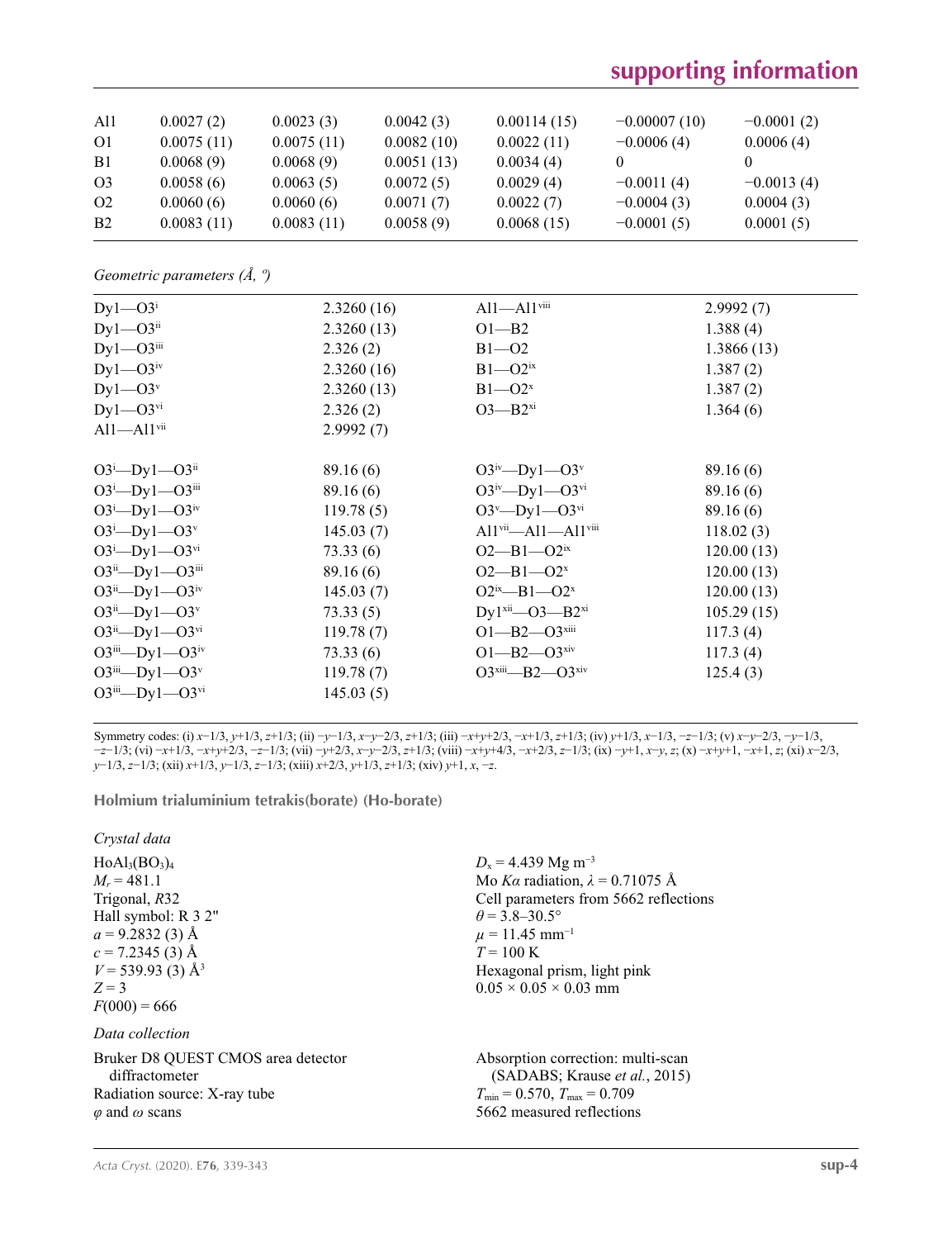| 381 independent reflections                                             | $h = -13 \rightarrow 13$                           |
|-------------------------------------------------------------------------|----------------------------------------------------|
| 381 reflections with $I > 2\sigma(I)$                                   | $k = -13 \rightarrow 12$                           |
| $R_{\rm int} = 0.047$                                                   | $l = -10 \rightarrow 10$                           |
| $\theta_{\text{max}} = 30.5^{\circ}, \theta_{\text{min}} = 3.8^{\circ}$ |                                                    |
| Refinement                                                              |                                                    |
| Refinement on $F$                                                       | Weighting scheme based on measured s.u.'s $w =$    |
| $R[F > 3\sigma(F)] = 0.012$                                             | $1/(\sigma^2(F) + 0.0001F^2)$                      |
| $wR(F) = 0.015$                                                         | $(\Delta/\sigma)_{\text{max}} = 0.036$             |
| $S = 1.08$                                                              | $\Delta\rho_{\text{max}} = 0.54$ e Å <sup>-3</sup> |
| 381 reflections                                                         | $\Delta\rho_{\rm min} = -0.65$ e Å <sup>-3</sup>   |
| 35 parameters                                                           | Absolute structure: The crystal had chiral         |
| 0 restraints                                                            | structure. Data was refined with inversion         |
| 0 constraints                                                           | twinning in JANA2006, and the twin ratio was       |
| Primary atom site location: iterative                                   | 0.558(12):0.442(12).                               |
|                                                                         | Absolute structure parameter: 0.442 (12)           |

*Special details*

**Refinement**. Data was refined with inversion twinning, and the twin ratio was 0.558 (12):0.442 (12).

|                  | $\mathcal{X}$ | ν            | z            | $U_{\rm iso} * / U_{\rm eq}$ |  |
|------------------|---------------|--------------|--------------|------------------------------|--|
| H <sub>o</sub> 1 | 0             | 0            | 0            | 0.01041(7)                   |  |
| A11              | 0.55519(15)   | 0            |              | 0.0062(3)                    |  |
| B1               | 0.666667      | 0.333333     | $-0.166667$  | 0.0090(12)                   |  |
| O <sub>1</sub>   | 0.7428(5)     | 0.0762(5)    | 0.166667     | 0.0123(14)                   |  |
| O <sub>3</sub>   | 0.3668(3)     | $-0.1161(3)$ | $-0.1461(3)$ | 0.0101(7)                    |  |
| O <sub>2</sub>   | 0.8155(3)     | 0.4822(3)    | $-0.166667$  | 0.0094(8)                    |  |
| B <sub>2</sub>   | 0.8911(8)     | 0.2245(8)    | 0.166667     | 0.0105(16)                   |  |

*Fractional atomic coordinates and isotropic or equivalent isotropic displacement parameters (Å2 )*

*Atomic displacement parameters (Å2 )*

|                  | I/I <sup>1</sup> | $L^{22}$   | $I^{\beta 3}$ | $U^{12}$   | $U^{13}$       | $L^{23}$     |
|------------------|------------------|------------|---------------|------------|----------------|--------------|
|                  |                  |            |               |            |                |              |
| H <sub>0</sub> 1 | 0.00996(9)       | 0.00996(9) | 0.01130(10)   | 0.00498(4) | $\theta$       | 0            |
| Al1              | 0.0058(4)        | 0.0056(5)  | 0.0071(5)     | 0.0028(2)  | $-0.00023(15)$ | $-0.0005(3)$ |
| B <sub>1</sub>   | 0.0105(15)       | 0.0105(15) | 0.0060(18)    | 0.0053(8)  | $\theta$       | 0            |
| O <sub>1</sub>   | 0.0107(17)       | 0.0107(17) | 0.0140(16)    | 0.0044(17) | $-0.0021(7)$   | 0.0021(7)    |
| O <sub>3</sub>   | 0.0100(10)       | 0.0098(9)  | 0.0106(7)     | 0.0050(7)  | $-0.0004(6)$   | $-0.0009(7)$ |
| O <sub>2</sub>   | 0.0078(9)        | 0.0078(9)  | 0.0119(10)    | 0.0033(11) | 0.0000(5)      | 0.0000(5)    |
| B <sub>2</sub>   | 0.0131(18)       | 0.0131(18) | 0.0090(15)    | 0.009(2)   | 0.0006(9)      | $-0.0006(9)$ |

*Geometric parameters (Å, º)*

| $H_01 - 03$ <sup>i</sup>    | 2.318(3) | $B1 - 02$                 | 1.382(2) |
|-----------------------------|----------|---------------------------|----------|
| $Ho1-O3ii$                  | 2.318(2) | $B1 - O2$ <sup>vii</sup>  | 1.382(4) |
| $Ho1$ — $O3$ <sup>iii</sup> | 2.318(3) | $B1 - O2$ <sup>viii</sup> | 1.382(4) |
| $Ho1 - O3$ <sup>iv</sup>    | 2.318(3) | $O1 - B2$                 | 1.377(6) |
| $H_01 - O3^v$               | 2.318(2) | $O3 - B2ix$               | 1.364(9) |
| $Ho1-O3vi$                  | 2.318(3) |                           |          |